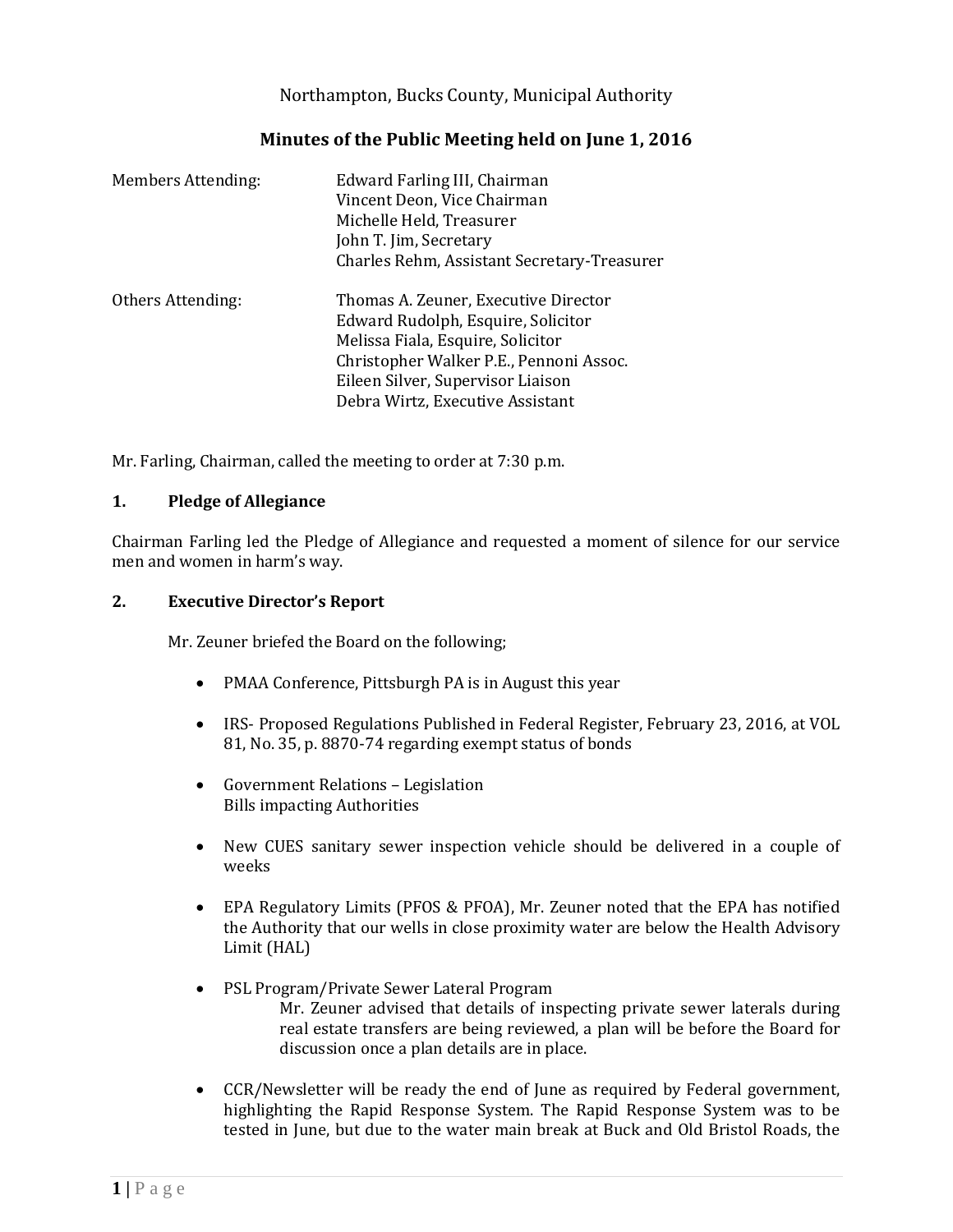system was used May  $31^{st}$  and the system work as expected reaching 86.4% of affected customers within minutes. The balance of the customers received hand delivered notices. There is still a boil water advisory in effect. We expected results Thursday and we will use the Rapid Response System to advise that the water is safe.

### **3. Citizens' Concerns**

Mr. Lo Casale, 813 New Road expressed concerns regarding the PFOS & PFOA issues in Warminster Township.

# **4. Approval of the Minutes of May 4, 2016**

A motion (Jim-Rehm) made to approve the Minutes of May 4, 2016 passed with 5 ayes.

# **5. Check Requisitions / Accounts Payable**

A motion (Held-Jim) adopting a resolution to approve **Revenue Fund Requisition No. 2083** dated May 18, 2016 in the amount of \$395,713.68 passed with 5 ayes.

The major items paid under Requisition No. 2083 are as follows: BCWSA – Water - \$185,085.76; Herbert, Rowland & Grubic, Inc. - \$6,050.00; Independence Blue Cross - \$9,272.56; Line Systems Inc. - \$1,111.91; PECO - \$2,726.99; Pennoni - \$63,991.25; Teamsters Health and Welfare Fund - 17,838.72; Aqua Pennsylvania - \$1,015.00; Best Line Equip. - \$31,812.93 and a \$70,000.00 transfer for payroll.

A motion (Held-Jim) adopting a resolution to approve **Revenue Fund Requisition No. 2084** dated June 1, 2016 in the amount of \$973,630.08 passed with 5 ayes.

The major items paid under Requisition No. 2084 are as follows: Aqua Pro - \$2,162.50; BCWSA – Sewer - \$349,416.80; First National Bank of Newtown - \$421,597.87; Guardian - \$3,502.15; Link Computer Corp. - \$3,362.00; Manko, Gold, Katcher & Fox LLP - \$13,238.68; Office Basics - \$3,764.35; PECO - \$11,512.17; Rudolph Clarke LLC - \$20,437.50; Spectrum Letterbox - \$3,895.66; TD Card Services - \$9,167-31; Teamsters Health and Welfare Fund Local 107 - \$1,203.00; \$54,854.60 for BCWSA disputed and a \$70,000.00 transfer for payroll.

A motion (Held-Farling) adopting a resolution to approve **BRI Fund Requisition No. 560** dated June 1, 2016 in the amount of \$5,833.62 passed with 5 ayes.

### **6. Release of Maintenance Bond – Hidden Creek**

A motion (Rehm-Deon) made to authorize the release of the Letter of Credit with First Federal of Bucks County for the Hidden Creek subdivision in the amount of \$16,685.98 passed with 5 ayes.

# **7. Adoption of Revised Corrective Action Plan (CAP)**

A motion (Deon-Rehm) to approve and submit the Authority's amended wasteload management Corrective Action Plan (CAP) for the Neshaminy Interceptor dated June 1, 2016, which is a revision to its previous revision dated July 1, 2015. By adoption of this Plan the Corrective Action Plan (CAP) for the Neshaminy Interceptor Basin provides the necessary revision to the Authority's Chapter 94 Plan submission for calendar year 2015passed with 5 ayes.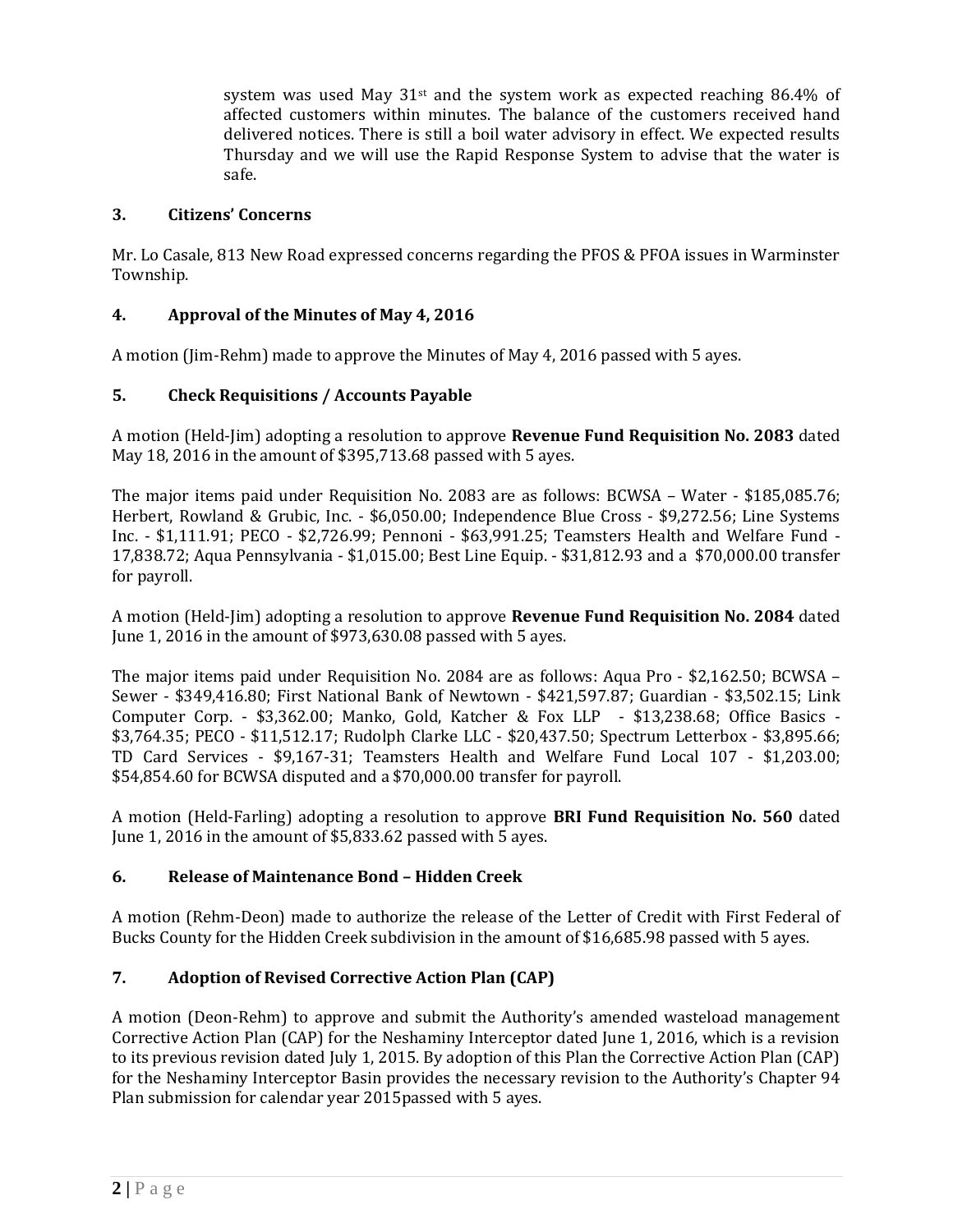# **8. Revised Total Coliform Rule (TCR)-Water Sampling Stations – Award Contract**

A motion (Deon-Rehm) made to award Contract No. 1-W-16, installation of water sampling stations for compliance with the Federal Revised Total Coliform Rule (RTCR) to the lowest responsible bidder, DJ Pinciotti Construction Company of Ivyland PA at their bid price of \$49,472.00

### **9. Change Order No. 2 – Contract #1-S-A-15 – Insituform - C.I.P.P: (Cured In Place Pipe)**

A motion (Deon-Jim) made to approve Change Order No. 2 under Contact 1-S-A-15 dated May 13, 2016 with Insituform for an actual cost of \$1,720.00 passed with 5 ayes.

### **10. Sale of 2002 Jet Truck to Warwick Water and Sewer Authority**

A motion (Deon-Farling) made to approve the sale of the 2002 Ford Sterling jet truck VIN #2FZAATAK12AK93890 Title # 57373743601 to Warwick Water and Sewer Authority of Jamison PA for a total price of \$26000.00 passed with 5 ayes.

A motion (Deon-Jim) made to authorize the Executive Director to sign on behalf of the Authority documents needed to complete the sale passed with 5 ayes.

### **11. 2016 BUDGET NARRATIVE CLARIFICATION - RESOLUTION 2016-1168**

Ms. Fiala provided an explanation of the Resolution.

A motion (Farling-Jim) made to adopt Resolution No. 2016-1168 which provides clarification concerning the differentiation in the Executive Director's summary prepared by the Executive Director between the classification of Schedule "A" and Schedule "B" of the 2016 Capital Budget passed with 5 ayes.

### **12**. **Manhole Rehabilitation Project - Contract 1-S-16**

A motion (Deon-Jim) made to approve the contract with Abel Recon of Mountville PA in accordance with their proposal dated May 19, 2016 under Vendor Number 317637 via Pennsylvania Co-Stars Cooperative Purchasing Agreement No. 16030 in the amount of \$15,110.00 and authorize the Executive Director to sign on behalf of the Board and further move this item from Schedule "B" to Schedule "A" on the 2016 Capital Plan passed with 5 ayes.

### **13. Acceptance of Dedication – Poet's Walk**

A motion (Farling-Jim) made to accept dedication from Poet's Walk, the public water facilities and public sewer facilities including Deed of Easement for TMP 31-005-003-001 and further move releasing all Letters of Credit previously posted for this land development with PNC Bank, contingent upon receipt of the required Maintenance Bond (approved by solicitor) passed with 5 ayes.

### **14. Change Order No. 3 – Contract #1-S-A-15 – Insituform - C.I.P.P: (Cured In Place Pipe)**

A motion (Deon-Rehm) made to approve Change Order No. 3 under Contract 1-S-A-15 with Insituform for an estimated cost of \$10,516.40 passed with 5 ayes.

### **15. Sale of 2009 TV Truck – 2009 Ford E-450**